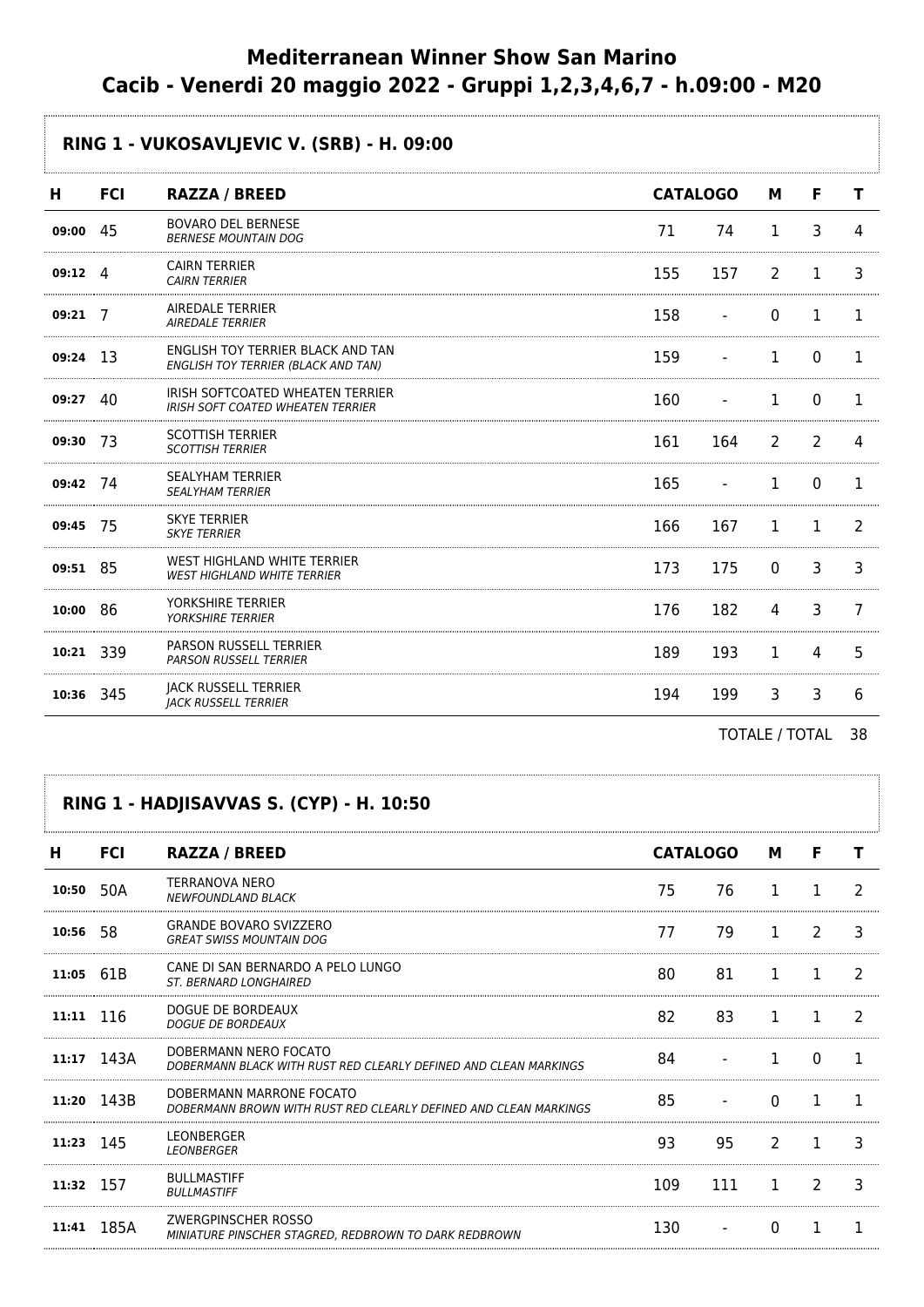| н         | <b>FCI</b> | <b>RAZZA / BREED</b>                                      | <b>CATALOGO</b> |     | M           | F              | т  |
|-----------|------------|-----------------------------------------------------------|-----------------|-----|-------------|----------------|----|
| 11:44     | 186        | <b>AFFENPINSCHER</b><br><b>AFFENPINSCHER</b>              | 131             | 132 | $\mathbf 0$ | $\overline{2}$ | 2  |
| 11:50     | 197        | MASTINO NAPOLETANO<br><b>NEAPOLITAN MASTIFF</b>           | 133             |     | $\Omega$    | 1              | Т. |
|           | 11:53 235C | ALANO NERO<br><b>GREAT DANE BLACK</b>                     | 134             | 136 | 2           | 1              | 3  |
|           | 12:02 235D | ALANO ARLECCHINO<br><b>GREAT DANE HARLEQUIN</b>           | 137             | 141 | 2           | 3              | 5. |
|           | 12:17 235E | <b>ALANO BLU</b><br><b>GREAT DANE BLUE</b>                | 142             | 144 | 2           | 1              | 3  |
| 12:26 260 |            | <b>TOSA</b><br><b>TOSA</b>                                | 145             | 146 | 1           | 1              | 2  |
| 12:32     | 264        | <b>MASTIFF</b><br><b>MASTIFF</b>                          | 147             |     | 1           | 0              | 1  |
| 12:35     | 292        | <b>DOGO ARGENTINO</b><br><b>DOGO ARGENTINO</b>            | 148             |     | 1           | $\Omega$       | 1  |
| 12:38     | 309        | <b>SHAR PEI</b><br><b>SHAR PEI</b>                        | 149             | 150 | 1           | 1              | 2  |
| 12:44 315 |            | <b>BROHOLMER</b><br><b>BROHOLMER</b>                      | 151             |     | 1           | 0              |    |
| 12:47 327 |            | <b>TERRIER NERO RUSSO</b><br><b>RUSSIAN BLACK TERRIER</b> | 152             | 153 | $\Omega$    | 2              | 2  |
| 12:53     | 353        | <b>CIMARRON URUGUAYO</b><br><b>URUGUAYAN CIMARRON</b>     | 154             |     | $\Omega$    |                | 1  |

TOTALE / TOTAL 42

.....

| <b>RING 2 - SAUER J. (DEU) - H. 09:00</b> |            |                                                                            |                 |     |              |                |    |  |
|-------------------------------------------|------------|----------------------------------------------------------------------------|-----------------|-----|--------------|----------------|----|--|
| н                                         | <b>FCI</b> | <b>RAZZA / BREED</b>                                                       | <b>CATALOGO</b> |     | м            | F              | т  |  |
| 09:00                                     | 147        | <b>ROTTWEILER</b><br><b>ROTTWEILER</b>                                     | 96              | 102 | 3            | 4              | 7  |  |
| 09:21                                     | -149       | <b>BULLDOG</b><br><b>BULLDOG</b>                                           | 103             | 108 | 2            | 4              | 6  |  |
| 09:39                                     | 181B       | RIESENSCHNAUZER NERO<br>GIANT SCHNAUZER PURE BLACK WITH BLACK UNDERCOAT    | 112             |     | $\mathbf{0}$ | 1              | ı. |  |
| 09:42                                     | 182A       | SCHNAUZER MEDIO PEPE SALE<br><b>SCHNAUZER PEPPER AND SALT</b>              | 113             | 116 | 2            | 2              | 4  |  |
|                                           | 09:54 182B | <b>SCHNAUZER MEDIO NERO</b><br>SCHNAUZER PURE BLACK WITH BLACK UNDERCOAT   | 117             | 120 | 2            | 2              | 4  |  |
|                                           | 10:06 183A | ZWERGSCHNAUZER PEPE SALE<br>MINIATURE SCHNAUZER PEPPER AND SALT            | 121             | 122 | 1            |                |    |  |
| 10:12                                     | 183B       | ZWERGSCHNAUZER NERO<br>MINIATURE SCHNAUZER PURE BLACK WITH BLACK UNDERCOAT | 123             | 128 | 4            | $\overline{2}$ | 6  |  |
| 10:30                                     | 183C       | ZWERGSCHNAUZER NERO ARGENTO<br>MINIATURE SCHNAUZER BLACK AND SILVER        | 129             |     | $\Omega$     | 1              | 1  |  |
| $10:33$ 76                                |            | STAFFORDSHIRE BULL TERRIER<br><b>STAFFORDSHIRE BULL TERRIER</b>            | 168             | 172 | 2            | 3              | 5  |  |
| 10:48                                     | 286        | AMERICAN STAFFORDSHIRE TERRIER<br>AMERICAN STAFFORDSHIRE TERRIER           | 183             | 188 | 2            | 4              | 6  |  |
| 11:06                                     | -359       | <b>BULL TERRIER INGLESE MINIATURA</b><br><b>MINIATURE BULL TERRIER</b>     | 200             |     | $\mathbf{0}$ | 1              | 1  |  |

TOTALE / TOTAL 43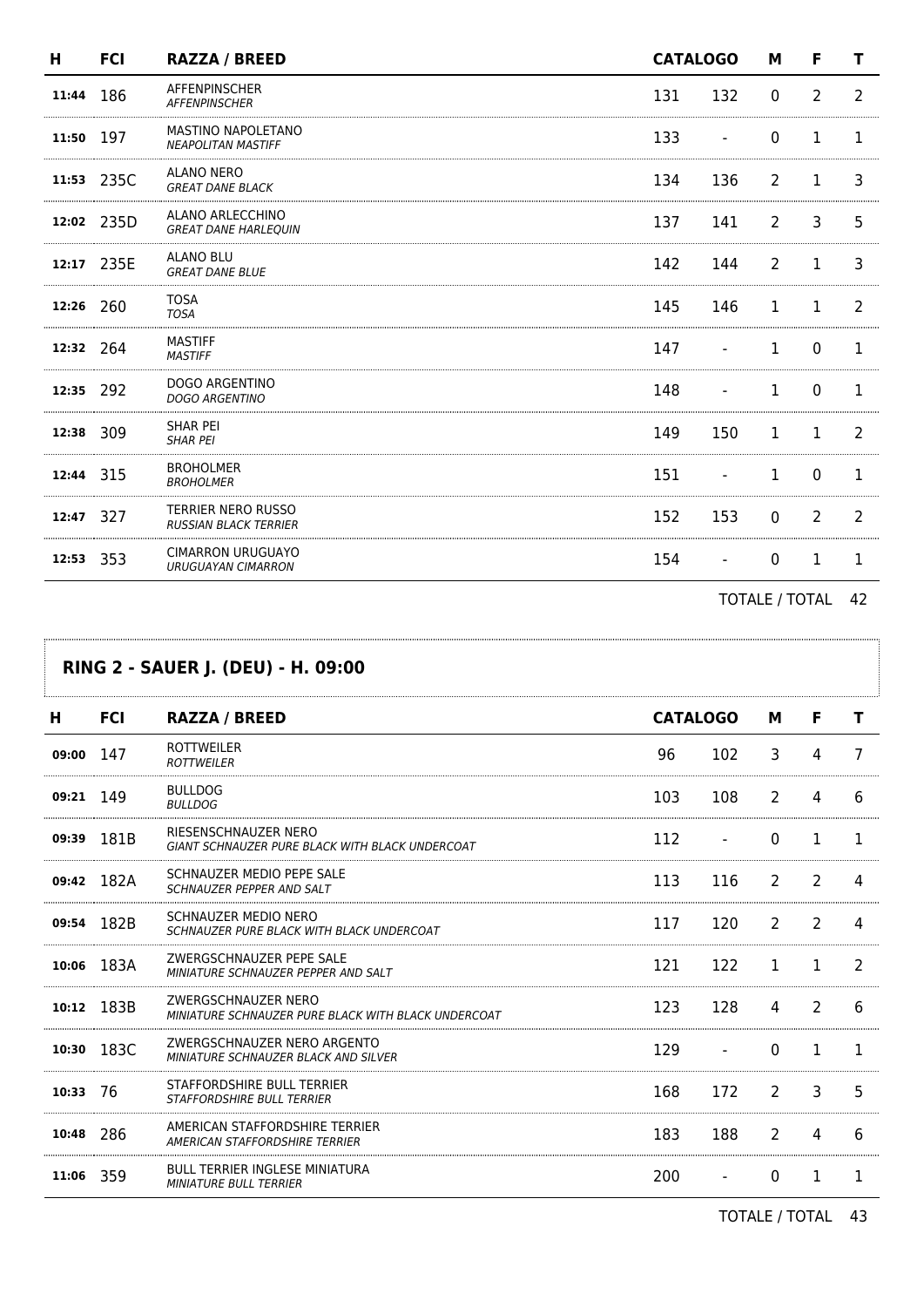### **RING 3 - CATALAN L. (PRT) - H. 09:00**

| н         | <b>FCI</b> | <b>RAZZA / BREED</b>                                                     | <b>CATALOGO</b> |    | м              | F              | т  |
|-----------|------------|--------------------------------------------------------------------------|-----------------|----|----------------|----------------|----|
| 09:00     | -16        | <b>BOBTAIL</b><br><b>OLD ENGLISH SHEEPDOG</b>                            | 2               |    | 0              | 1              | 1  |
| 09:03     | -39        | WELSH CORGI PEMBROKE<br><b>WELSH CORGI PEMBROKE</b>                      | 3               | 8  | 3              | 3              | 6  |
| 09:21 83  |            | <b>SCHIPPERKEE</b><br><b>SCHIPPERKE</b>                                  | 9               | 10 | $\mathbf 0$    | $\overline{2}$ | 2  |
| 09:27     | 88         | CANE DA PASTORE SCOZZESE SHETLAND<br>SHETLAND SHEEPDOG                   | 11              | 12 | $\mathbf 1$    | $\mathbf 1$    | 2  |
| 09:33     | 113        | CANE DA PASTORE DI BRIE<br><b>BRIARD</b>                                 | 13              | 16 | $\overline{2}$ | $\overline{2}$ | 4  |
| 09:45 156 |            | CANE DA PASTORE SCOZZESE A PELO LUNGO<br><b>COLLIE ROUGH</b>             | 17              | 27 | 3              | 8              | 11 |
| 10:18 191 |            | <b>BOVARO DELLE FIANDRE</b><br><b>BOUVIER DES FLANDRES</b>               | 28              | 31 | $\overline{2}$ | $\overline{2}$ | 4  |
| 10:30 194 |            | CANE DA PASTORE BERGAMASCO<br><b>BERGAMASCO SHEPHERD DOG</b>             | 32              | 33 | $\overline{2}$ | 0              | 2  |
| 10:36 201 |            | CANE DA PASTORE MAREMMANO ABRUZZESE<br>MAREMMA AND THE ABRUZZES SHEEPDOG | 34              | 35 | $\mathbf{1}$   | $\mathbf{1}$   | 2  |
|           | 10:42 223A | CANE DA PASTORE OLANDESE A PELO CORTO<br>DUTCH SHEPHERD DOG SHORTHAIRED  | 36              | 37 | $\overline{2}$ | $\Omega$       | 2  |
| 10:48 271 |            | <b>BEARDED COLLIE</b><br><b>BEARDED COLLIE</b>                           | 38              | 39 | $\mathbf{1}$   | 1              | 2  |
| 10:54 287 |            | AUSTRALIAN CATTLEDOG<br>AUSTRALIAN CATTLE DOG                            | 40              |    | $\mathbf{1}$   | 0              | 1  |
| 10:57 293 |            | CANE DA PASTORE AUSTRALIANO KELPIE<br><b>AUSTRALIAN KELPIE</b>           | 41              | 42 | $\mathbf 0$    | $\overline{2}$ | 2  |
| 11:03 332 |            | CANE LUPO CECOSLOVACCO<br>CZECHOSLOVAKIAN WOLFDOG                        | 49              | 57 | $\overline{4}$ | 5              | 9  |
| 11:30 347 |            | PASTORE SVIZZERO BIANCO<br><b>WHITE SWISS SHEPHERD DOG</b>               | 65              | 70 | $\overline{2}$ | 4              | 6  |
|           | 11:48 144A | <b>BOXER FULVO</b><br><b>BOXER FAWN</b>                                  | 86              | 87 | $\mathbf 0$    | $\overline{2}$ | 2  |
| 11:54     | 144B       | <b>BOXER TIGRATO</b><br><b>BOXER BRINDLE</b>                             | 88              | 92 | $\overline{4}$ | 1              | 5  |

TOTALE / TOTAL 63

|            |            | <b>RING 4 - LEHKONEN H. (FIN) - H. 09:00</b>                                 |                 |     |   |   |   |
|------------|------------|------------------------------------------------------------------------------|-----------------|-----|---|---|---|
| н          | <b>FCI</b> | <b>RAZZA / BREED</b>                                                         | <b>CATALOGO</b> |     | M | F |   |
| 09:00      | 15A        | CANE DA PASTORE BELGA GROENENDAEL<br><b>BELGIAN SHEPHERD DOG GROENENDAEL</b> |                 |     |   |   |   |
| 09:03 297  |            | <b>BORDER COLLIE</b><br><b>BORDER COLLIE</b>                                 | 43              | 48  | 3 | 3 | 6 |
| 09:21 342  |            | AUSTRALIAN SHEPHERD<br><b>AUSTRALIAN SHEPHERD</b>                            | 58              | 64  | 5 |   |   |
| $09:42$ 74 |            | <b>POITEVIN</b><br><b>POITEVIN</b>                                           | 233.            |     |   |   |   |
| 09:45 67   |            | PETIT BASSET GRIFFON VENDEEN<br><b>PETIT BASSET GRIFFON VENDEEN</b>          | 234             |     |   |   |   |
|            | 146        | RHODESIAN RIDGEBACK<br><b>RHODESIAN RIDGEBACK</b>                            | 235             | 244 | ٦ |   |   |